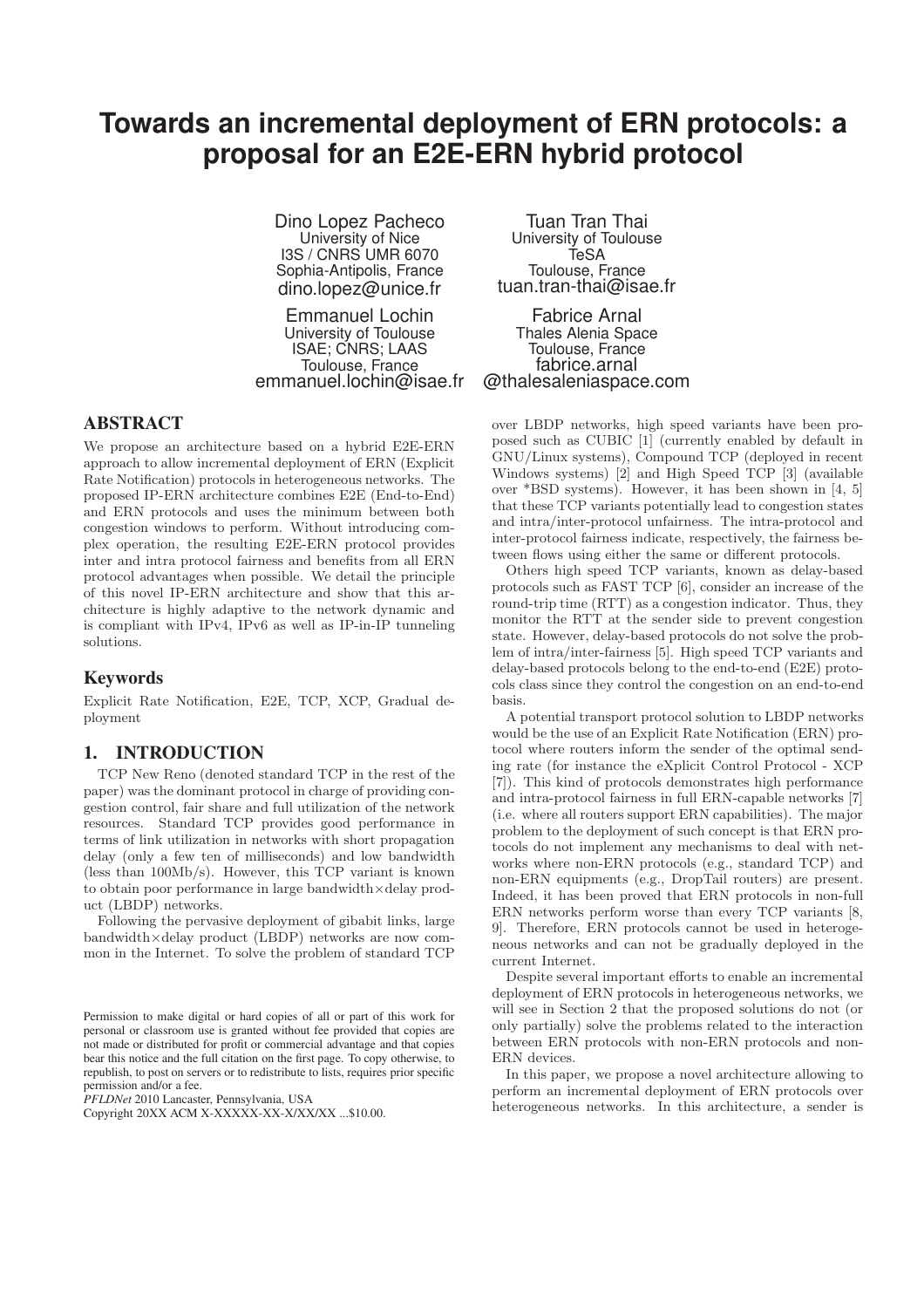able to adapt its emitting rate as a function of a DropTail or an ERN-capable bottleneck. This operation is done dynamically, meaning that when the sender receives an ERN feedback, it uses the minimum between the ERN and E2E congestion windows to perform. After showing the strengths and weaknesses of current existing solutions, we detail the IP-ERN architecture in Section 3. We also explain why our solution is compatible with most of TCP variants; most of proposed ERN protocols; with IPv4, IPv6 and IP-in-IP tunneling mechanisms. Additionally, Section 4 shows the benefits of the proposed architecture and the scenarios where such benefits are possible. Later, we present simulations in order to validate our IP-ERN architecture (Section 5) and conclude this article with a list of some remaining issues and expected future work (Section 6).

### **2. RELATED WORK**

To provide TCP-friendliness (i.e. inter-protocol fairness), the authors in [9] proposed to probabilistically estimate the number of ERN and non-ERN flows (by the mean of a zombie list as described in [10]) to determine if non-ERN flows use more bandwidth than ERN ones. If so, an amount of non-ERN packets are probabilistically dropped. Later in [11], the authors improved this strategy and added an algorithm to calculate the aggressiveness of non-ERN flows (how much bandwidth obtain non-ERN flows over a period of time).

However, one weakness of the zombie estimator is its accuracy. For instance, flows with a short congestion window might not always be detected. Additionally, each router needs a period of estimation (denoted  $t_{est}$ ) to correctly perform and the estimated value will only be applied in the next  $t_{est}$  period. As a result, the needed time to modify the behavior of the sender is roughly  $2 * t_{est} + RTT$  in the best case. While in isolated networks, the number of flows might remain stable for a long period of time. We believe further analysis is needed before extending this hypothesis to the Internet. This problem of latency between the estimation and its use applies to the aggressiveness estimation proposed in [11]. Furthermore, heterogeneous RTTs might lead to a sensible difference between the computed aggressiveness and the aggressiveness of the flow with the largest RTT.

Concerning the cohabitation between ERN flows and non-ERN equipments, [11] proposed a heuristic to detect bottlenecks with non ERN capabilities and switch up to TCP when this case occurs. With this heuristic, if the current RTT reaches twice the base RTT, or the receiving rate does not match the ERN predicted rate, then the bottleneck is non-ERN capable. However, further analysis is needed to assess whether the RTT would reach the threshold before experiencing losses due to congestion in non-ERN routers. Defining upper and lower bounds to compare both the received and the predicted rate is not trivial, thus, this heuristic might frequently return false-positive results. At last but not least, there is no way to detect when the bottleneck has moved to an ERN router again. Following the dynamic character of the Internet, the sender might not correctly take advantage of ERN capabilities when possible.

# **3. PRESENTATION OF THE IP-ERN ARCHI-TECTURE**

# **3.1 Rationale of IP-ERN architecture**

TCP-based protocols frequently probe the network capacity by increasing their emitting rate, hence leading to congestion events. Additionally, high speed TCP variants potentially increase the unfairness. While delay-based protocols attempt to prevent congestion states, they also prevent under-utilization of bandwidth by keeping a certain number of packets in the buffer of the bottleneck. Unfortunately, delay-based protocols do not solve the problems of unfairness [5]. On the contrary, thanks to the assistance provided by routers, ERN protocols provide both high link usage and intra-fairness while minimizing the buffer occupancy.

Figure 1 presents the general behavior of one ERN protocol (XCP) and different E2E protocols (TCP New Reno, CUBIC, FAST TCP) over a short BDP network (the bottleneck is 20Mb/s and the RTT is 30ms). The results are obtained with the  $ns-2$  simulator [12]. The router queue is XCP in case of XCP and DropTail for other cases. In Figure 1(b), all protocols achieve the bottleneck capacity. Specifically, XCP uses the smallest congestion window (Figure  $1(a)$ ). This means that XCP maximizes the link utilization while minimizing the buffer occupancy. Indeed, when the TCP New Reno's congestion window is smaller than the XCP's congestion window, TCP New Reno's throughput is slightly lower than 20Mb/s. Moreover, when the XCP sender receives misleading congestion window in non-fully XCP-capable network, XCP's congestion window might perform worse than E2E protocols [8].



Figure 1: Comparison between E2E and ERN protocols

When the bottleneck is ERN-capable, ERN protocols can compute the optimal congestion window. However, when the bottleneck is not ERN capable, E2E protocols provide a more adaptive congestion window. Following this, the idea is to combine E2E and ERN protocols and to use the minimum between the E2E's and the ERN's rates in order to be compliant with current protocols (i.e., no more aggressive than TCP) while using the optimal congestion window when it is applicable.

# **3.2 Proposed IP-ERN architecture**

Combining E2E and ERN protocols implies the implementation of two different congestion control protocols in the sender node. Since ERN protocols do not introduce complex operations at the sender side, we believe that current computers should have enough resources to run both E2E and ERN protocols.

The proposed architecture (denoted IP-ERN architecture in the following) requires only slight modifications at the end hosts and few additional mechanisms inside the routers. Our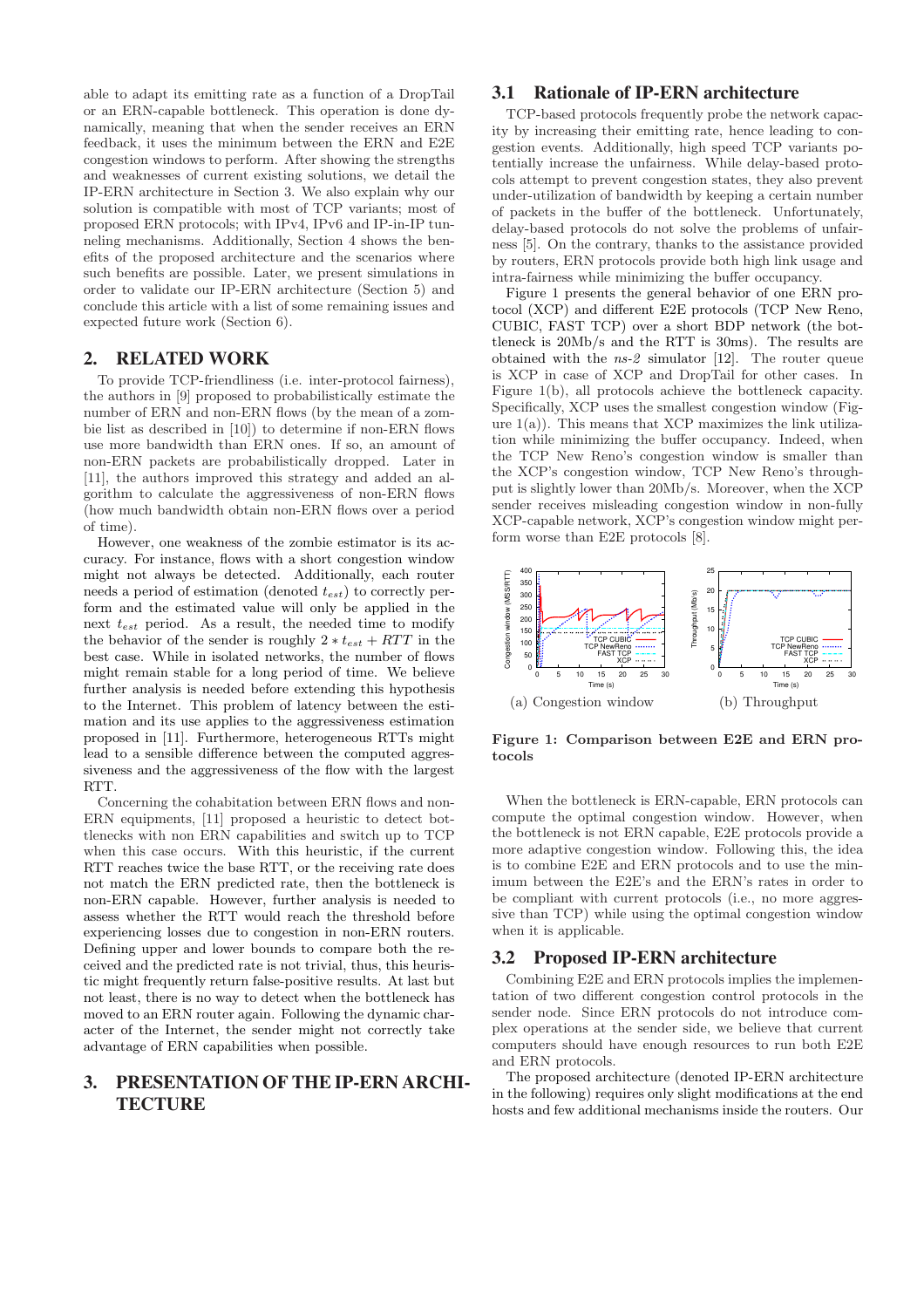architecture does not need either heuristic or probabilistic methods to enable a gradual deployment of ERN protocols over current heterogeneous networks.

#### *3.2.1 At the source side*

The Transport Layer is divided into two sub-layers: the TCP sub-layer and the Congestion Awareness sub-layer at the Transport Level (CAL-T). The TCP sub-layer hosts the core of the TCP-based congestion control protocol. The CAL-T hosts the core of the ERN protocol and all needed mechanisms to properly combine both E2E and ERN capabilities.

When a SYN packet is sent to establish a connection, the CAL-T layer inserts a TCP option field to indicate an E2E- $ERN$  capable sender<sup>1</sup>. Later, at the reception of a SYN-ACK, the sender checks inside the packet a TCP option indicating that the receiver is E2E-ERN capable. If so, the E2E-ERN connection is established. Otherwise, a standard E2E connection is created.

After establishing a connection with an E2E-ERN capable receiver, CAL-T adds to every outgoing packets the ERN parameters that need to be sent to the ERN routers (i.e. the ERN "header"). The sender's desired feedback will be placed in a field called drd feedback, which is the only field that a router can modify. In IPv4 networks, CAL-T puts the ERN parameters between the IP header and the TCP header (as suggested in [14]). This should allow routers to quickly find the ERN parameters. Note that (i) placing the ERN parameters in the TCP option field might require expensive operation at routers, and  $(ii)$  placing it in the IP option field would cause IP-ERN packets to be kicked out into the slow path [15]. For IPv6 networks, we propose to create a new Extension Header (EH) which belongs to the upper-layer group to carry up the ERN parameters. Then, CAL-T places such an EH according to the IPv6 principles. Therefore, non-ERN capable routers should simply forward this packet avoiding without slow path redirectionare



Figure 2: Source node

Concerning incoming packets, upon reception of an ACK, CAL-T extracts the ERN feedback to compute the ERN congestion window  $(cwnd\_ern_$ ). Such a feedback will be taken from a field called reverse feedback and will never be modified by IP-ERN routers. Finally, CAL-T takes the minimum value according to (1):

$$
cwnd = min\{cwnd\_tcp\_, cwnd\_ern\} \tag{1}
$$

where  $cwnd\_tcp\_$  is the last updated TCP congestion window. As we will see later, by taking the minimum value be-

<sup>1</sup>Note that non E2E-ERN capable receivers should only ignore this option and following [13], a majority of TCP stacks correctly handle unknown TCP option (i.e. packets that contain unknown options are not dropped).

tween *cwnd\_tcp\_* and *cwnd\_ern\_*, this architecture does not require any explicit mechanism to detect whether there is a non ERN-capable router in the networks. In other words, the detection is automatically done by this comparison. Additionally, the time needed to switch from E2E to ERN capabilities (or reverse) is not longer than one RTT (time to detect a loss when going from ERN to E2E or time to receive the signaling from routers when going from E2E to ERN). Figure 2 presents this new architecture at the sender side.

We want to point out that this architecture is compatible with any TCP variants and with most of existing ERN protocols.

#### *3.2.2 At the router side*

All needed ERN algorithms are placed in the Congestion Awareness sub-Layer at the Network Level (CAL-N), as depicted in Figure 4.

When a packet arrives at an ERN-capable router, CAL-N checks if the next protocol (or next header in IPv6) signaled in the IP header of the incoming packet belongs to an E2E-ERN sender. If so, the router computes the feedback and updates the drd feedback field from the ERN header according to the ERN rules. Otherwise, packets are treated as default IP packets.

Since ERN-capable routers only assign bandwidth to ERN flows (as E2E flows do not interpret the feedback message), and because E2E and ERN fairness is enabled by the E2E capabilities of senders using our architecture, each router computes a feedback by taking into account the ERN traffic only. Most ERN protocols need to compute the input traffic rate. Therefore, input traffic rate corresponds to the ERN traffic only.

In IP-ERN routers, there is one main buffer (the shared buffer), serving two buffers (E2E and ERN buffers with respectively fixed sizes X and Y as depicted in Figure 3. E2E buffer only stores packets from E2E flows and ERN buffer only stores packets from IP-ERN flows. The packets from the shared buffer are immediately forwarded to the next buffer. If this buffer is full, packets are simply dropped. This buffer scheme eases the feedback computation without taking into account pure E2E traffic. Indeed, ERN protocols usually need to estimate the buffer occupancy of ERN flows to decrease their rate and to drain packets in order to prevent congestion. Calculating the buffer occupancy without differentiation between ERN and E2E traffic might decrease IP-ERN senders' rate to drain E2E packets.



Figure 3: Egress buffer scheme for IP-ERN routers

Note that in this proposition, IP-ERN routers do not attempt to provide fairness (such as in [11, 9]). Inter and intra fairness are ensured by E2E and ERN capabilities of E2E-ERN senders.

#### *3.2.3 At the destination side*

The Transport Layer at the receiver side implements the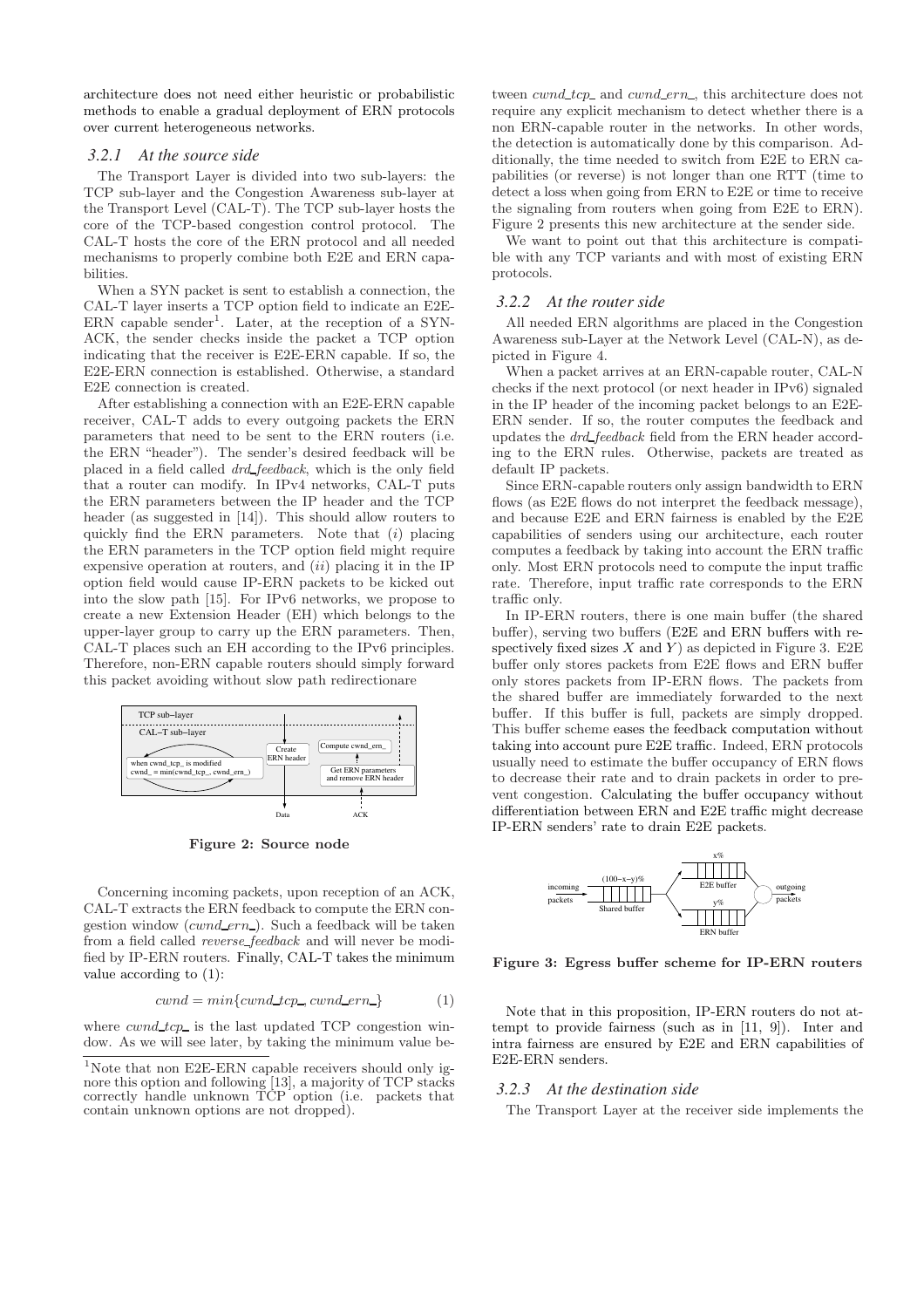same sub-layers than the sender side (i.e. TCP and CAL-T sub-layers). When a SYN is received, CAL-T looks at the TCP option field to know if the sender is E2E-ERN capable. If so, CAL-T sends back a SYN-ACK packet with a code in the TCP option field to indicate an E2E-ERN capable receiver.

During the connection, upon reception of a data packet, CAL-T copies the drd feedback field of the data packet to the reverse\_feedback field of the ACK, and sets drd\_feedback  $= 0$ . CAL-T builds the outgoing ACK in the same way the sender builds a data packet (described earlier). The next protocol type (or next header in IPv6) signaled in the IP header of ACKs will be the same as the one signaled in data packets.

#### *3.2.4 Global view of the IP-ERN architecture*

Figure 4 gives a general view of the proposed IP-ERN architecture. Note that the Transport Layer at end-hosts is divided in one TCP sub-layer (where the core of the TCP protocol is hosted) and one CAL-T sublayer (which hosts the core of the ERN protocol and handles the interaction between E2E and ERN protocols). The Network Layer inside the routers is divided in one IP sub-layer (where the core of the IP protocol is hosted) and one CAL-N sub-layer (which hosts the core of the ERN congestion control protocol). In the following, we show that this architecture enables E2E-ERN fairness and allows the use of E2E-ERN protocols over heterogeneous networks.



Figure 4: The proposed IP-ERN architecture.

#### *3.2.5 The IP-ERN architecture in the context of IPsec tunnels*

The IP-ERN architecture is fully compatible with IPsec tunnels. Indeed, the encryption and/or authentication of the whole or partial IP datagram by legacy IPsec boxes makes IP-ERN senders to behave like a pure TCP sender. However, in the future, a new generation of IPsec-ERN boxes can be implemented. Indeed, we are currently working on the proposition of the IPsec-ERN architecture, as well as turn around to benefit from ERN capabilities in presence of legacy SatIPsec  $[16]$  or legacy IPsec boxes<sup>1</sup>.

# **4. BENEFITS OF THE PROPOSED IP-ERN ARCHITECTURE**

#### **4.1 Possible gradual deployment scenarios**

The IP-ERN architecture allows a gradual deployment of ERN protocols (such as XCP) over heterogeneous networks. Three scenarios are possible to drive this deployment:

# *4.1.1* 1 st *scenario: the bottleneck is IP-ERN capable and only IP-ERN flows share the resources*

Each host implementing the IP-ERN architecture should fully benefit from ERN capabilities. Although this scenario does not correspond to what we usually call an incremental deployment (we consider here only IP-ERN flows), there are some cases where network administrators might consider this solution to improve the performance of large data transfer as we will see in Section 4.2.

# *4.1.2* 2 nd *scenario: the bottleneck is not IP-ERN capable*

IP-ERN hosts should not benefit from the ERN capabilities but they should fully benefit from TCP capabilities.

# *4.1.3* 3 rd *scenario: the bottleneck is IP-ERN capable and both TCP and IP-ERN flows share the link*

IP-ERN hosts will use their TCP capabilities to compete against pure TCP flows. Furthermore, the intra-fairness level of E2E-ERN flows can be higher than the intra-fairness of pure E2E flows despite of the use of TCP capabilities. Indeed, IP-ERN routers try to equally share the link capacity between ERN-capable flows only. When a new E2E-ERN flow enters in the network, IP-ERN routers make E2E-ERN flows converge to a rate equal to the ratio between the link capacity and the number of IP-ERN flows. Therefore, old flows yield up bandwidth once new feedbacks are received, and the newest flow safely acquires the available resource, making convergence between E2E-ERN flows faster than pure E2E flows. In fact, as the throughput of E2E flows decreases, the intra-fairness property of the ERN protocol increases. Other simulation results not shown here due to the limited space confirm these arguments.

Finally, we want to remark that using the minimum between TCP and ERN congestion windows, during the slowstart phase or after a packet loss, IP-ERNs flow are mainly limited by TCP protocol. However, because of the use of CUBIC in GNU/Linux distributions and Compound TCP in some Microsoft's products, we believe that the underusage of resources is not a problem anymore. The main one remains the unfairness introduced by Compound TCP and CUBIC. However, this unfairness can be reduced with the use of our IP-ERN architecture.

#### **4.2 Scenarios of utilization**

For instance, the use of the proposed IP-ERN architecture should greatly improve the performance of flows:

- in a Virtual Private Network (VPN) with frequent long-lived flows, assuming  $(i)$  we place an ERN router at the entry point;  $(ii)$  most of the time this is the bottleneck and *(iii)* most of senders implement the IP-ERN architecture;
- in a satellite scenario, assuming  $(i)$  we place an ERN capable router at the up-link and down-link and  $(ii)$ most of senders implement the IP-ERN architecture.

# **5. RESULTS AND ANALYSIS**

#### **5.1 Topology**

We use the Network Simulator  $ns-2$  to evaluate our proposal. Unless something else is specified, next simulations

<sup>&</sup>lt;sup>1</sup>These propositions will be part of a document entirely focused on the security protocols and IP-ERN architecture interactions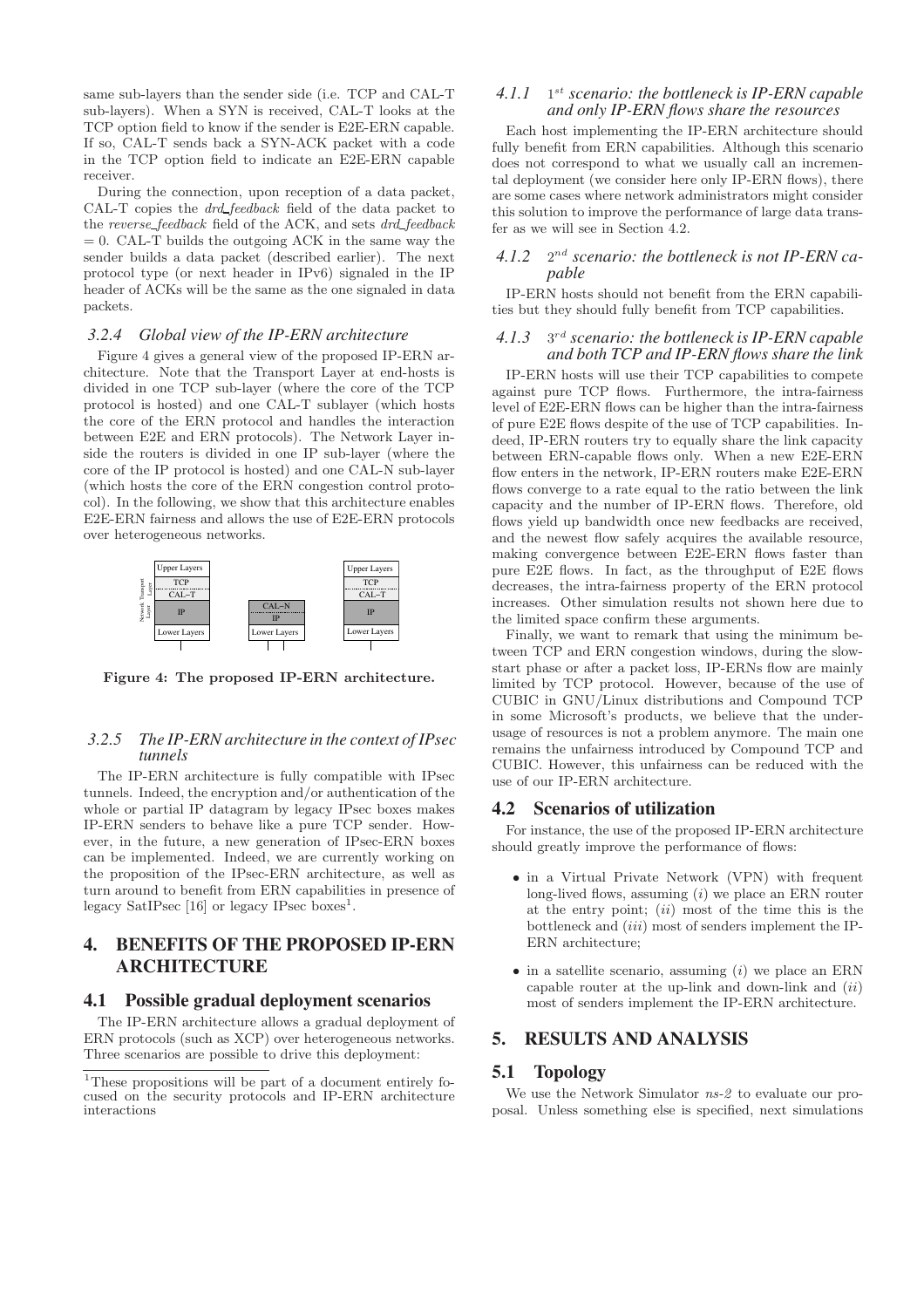use a network topology with a base RTT of 300ms and a bottleneck capacity of 20Mbps (see Figure 5). The number of senders and receivers depend on the number of simulated flows.



Figure 5: Simulation topology

### **5.2 Correctness of E2E-ERN protocols**

In our implementation of the IP-ERN architecture, we used CUBIC TCP at the TCP sub-layer (since this is currently enabled by default in Linux), and XCP at the CAL-T sublayer (which is implemented by default in  $ns-2$ ). Following the network settings described in Section 5.1, we perform two different simulations. We run a CUBIC-XCP flow when bottleneck router is XCP (first simulation) and DropTail (second simulation).

As stated in Section 4.1, E2E-ERN protocol behaves like ERN in the possible cases where the bottleneck router is ERN-capable and only ERN flows are present in the bottleneck. Otherwise, E2E-ERN protocol uses their E2E capability to better adapt its throughput. The results given in Figure 6 confirm this. Indeed, CUBIC-XCP behaves like a pure CUBIC TCP in case the bottleneck router is DropTail, and acts as XCP in case the bottleneck router is XCP.



Figure 6: CUBIC-XCP in presence of DropTail or XCP routers

# **5.3 Intra-fairness**

The intra fairness is a metric that corresponds to the fairness between flows using the same protocol. To analyze the intra-fairness capability of our IP-ERN architecture, we simulated four CUBIC-XCP flows which share the same bottleneck with XCP-capabilities. Four flows start and terminate at different times.

Figure 7 shows the congestion window evolution of CUBIC-XCP flows. When flows enter or leave the network, CUBIC-XCP quickly converges to the new equilibrium and remains stable. We remark again that in the presence of only E2E-ERN flows and when the bottleneck router is ERN-capable, the E2E-ERN protocol behaves like ERN protocol, which results in excellent intra-fairness properties [7]. Even though it is not graphically shown, we have observed of full link usage.

We have also driven the same experiment with DropTail routers. The results have shown that CUBIC-XCP behaves like a pure CUBIC flow since the ERN part is not aware of



Figure 7: Intra-fairness between CUBIC-XCP flows

the bottleneck capacity (XCP assumes an infinite available bandwidth).

#### **5.4 Inter-fairness**

The inter fairness implies the fairness between flows using different protocols. In order to show the inter-fairness, we perform the following simulation: one CUBIC flow competes against two CUBIC-XCP flows and an XCP router is used at the bottleneck link (see Figure 5). We can see in Figure 8 that our IP-ERN architecture allows CUBIC-XCP to use its E2E capacities in order to fairly share the available bandwidth with pure CUBIC flow. As shown in Figure 8 where one CUBIC-XCP flow competes against two CUBIC flows, having more pure CUBIC flows than CUBIC-XCP flows does not impact on the fairness.

Since in our IP-ERN architecture, ERN routers only see ERN traffic (see Subsection 3.2), routers attempt to assign bandwidth to ERN flows without taking into account the E2E traffic. Later, the E2E capabilities of E2E-ERN senders allow the flows to converge. Taking into account all the traffic to compute a feedback (as in the original XCP model) do not allow ERN senders to compete against E2E flows [9].



Figure 8: Inter-fairness between CUBIC and CUBIC-XCP

Using our proposed IP-ERN architecture, convergence time between E2E and E2E-ERN protocols strongly depend on the kind of E2E protocol used for both.

#### **5.5 Dynamic scenario**

The following simulation show how fast and transparent is the adaptation of the senders using the IP-ERN architecture